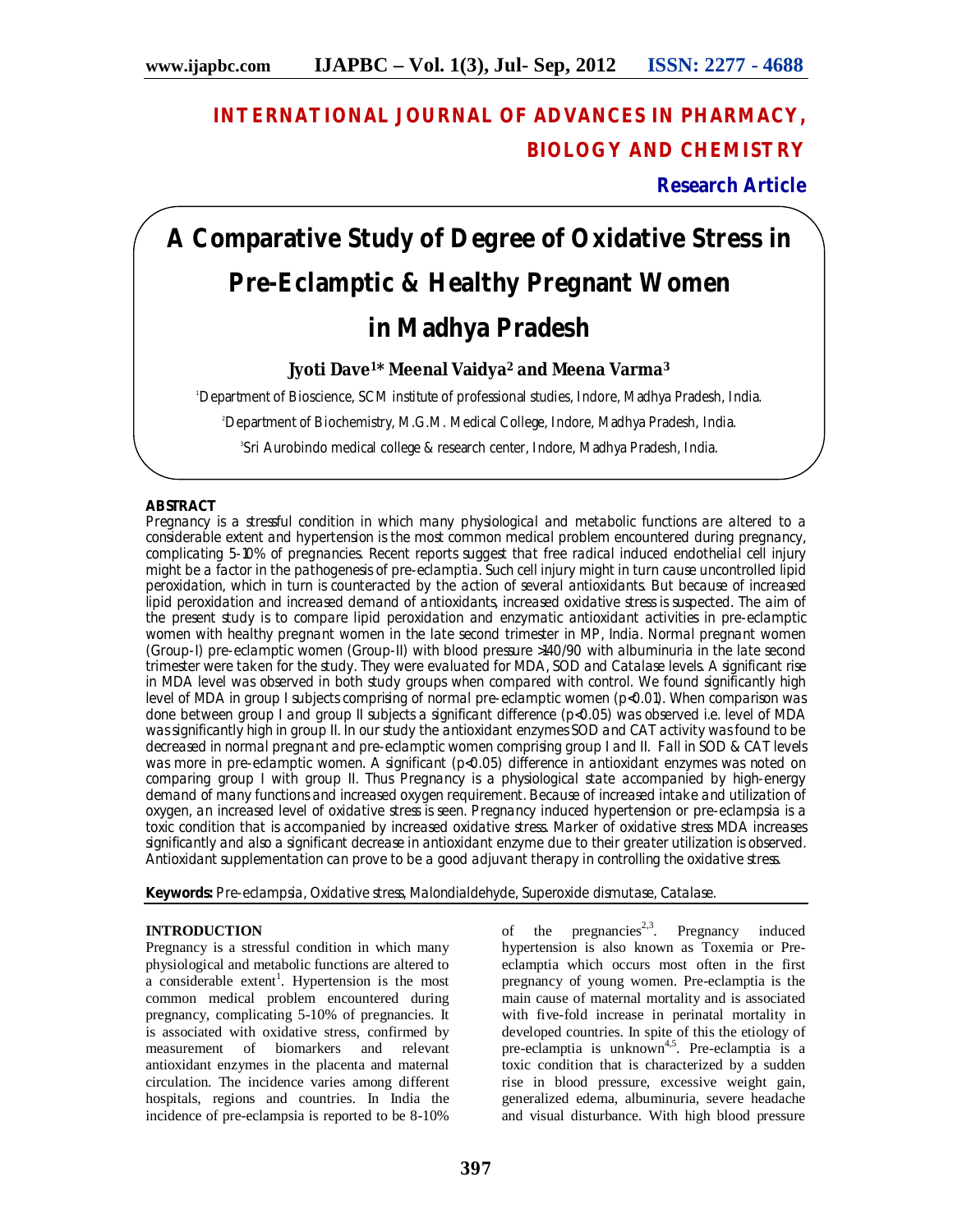there is increase in the resistance of blood vessel. Pre-eclampsia occurs during second and third trimester of pregnancy and it is more common in nulliparous women. It is characterized by 1) BP 140/90 mm Hg or greater at least on two occasions, six or more hours apart 2) Proteinuria\_300 mg/24 hours or greater Oxidative stress increases during pre-eclampsia and results in increased production of lipid peroxides, reactive oxygen species and superoxide anion radicals to cause endothelial injury and dysfunction, platelet and neutrophil activation<sup>6</sup>. This may hinder blood flow in many different organ systems in the pregnant mother including liver, kidney, brain, uterus and placenta. This may lead to various other fetal complications<sup>7</sup>. Maternal morbidity with pre-eclamptia is one of the leading causes for the admission of young pregnant women to intensive care unit in the developed countries<sup>8</sup>. The delivery of women to prevent progression of pre-eclamptia is responsible for 15% of all pre term births. In developing countries,

where inadequate prenatal care limits pre-eclamptia surveillance, maternal mortality is common accounting for  $50,000$  deaths yearly<sup>9</sup>. The etiology and pathogenesis of pre-eclamptia is poorly understood. Recent reports suggest that free radical induced endothelial cell injury might be a factor in the pathogenesis of pre-eclamptia. Such cell injury might in turn cause uncontrolled lipid peroxidation that in turn is counteracted by the action of several antioxidants $10,11$ . Pregnancy is a physiological state accompanied by high-energy demand of many<br>bodily functions and increased oxygen functions and increased oxygen requirement. Because of increased intake and utilization of oxygen, increased levels of oxidative stress would be expected<sup>12</sup>. The free radicals scavenging molecules called antioxidants include enzymatic antioxidants like Superoxide dismutase (SOD), Catalase (Cat), Glutathione peroxidase  $(GSH-Px)$  and Glutathione reductase  $(GSH-Rx)^{13}$ , .



The aim of the present study is to compare lipid peroxidation and enzymatic antioxidant activities in pre-eclamptic women with healthy pregnant women in the late second trimester in MP, India.

#### **MATERIAL AND METHODS**

The present study was carried out in MGM Medical College and MY Hospital, Indore. 28 normal pregnant women (Group-I) and 35 preeclamptic women (Group-II) ranging in age 26±4 yrs with blood pressure >140/90 and with albuminuria in the late second trimester attending the obstetrics and gynecology department in MYH were selected for the study. The subjects with diabetes mellitus, obesity, severe anemia, alcoholics and tobacco chewers were excluded

from the study. 22 age and sex matched normal, healthy non pregnant women were selected to serve as control group.

About 3-4 ml venous blood was collected and following parameters were estimated in study and control group.

- 1. Malondialdehyde level in erythrocytes (Utley et al 1967) (15).
- 2. Serum SOD level (Marklund & Marklund method 1974 modified by Nandi et al 1988) (16).
- 3. Serum Catalse level (L Goth 1991) (17).

Statistical analysis was done using MS excel. P value less than 0.05 were taken as level of significance.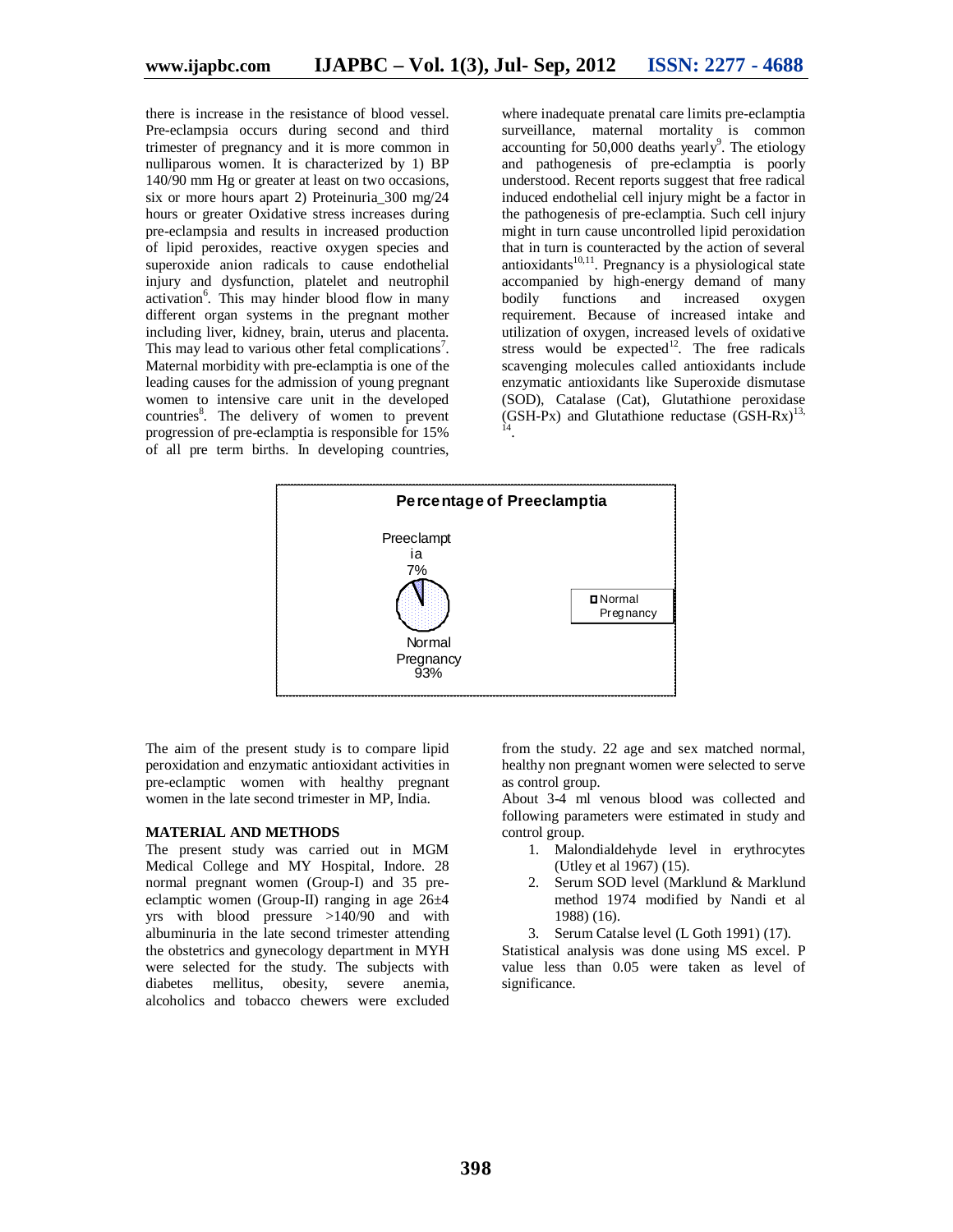| 11 reginant and 1901-pregnant women |                                       |                                |                                              |                                                   |
|-------------------------------------|---------------------------------------|--------------------------------|----------------------------------------------|---------------------------------------------------|
| S.<br>No.                           | <b>Study Group</b>                    | MDA in n mol/ml<br>$Mean + SD$ | Serum SOD activity in<br>U/ml<br>$Mean + SD$ | Serum catalase activity in<br>KU/L<br>$Mean + SD$ |
|                                     | Control $(n=22)$                      | $1.18 + 0.08$                  | $4.9 \pm 0.6$                                | $54.5\pm 6.3$                                     |
|                                     | Group I- Normal Pregnant<br>$n = 28$  | $2.45 + 1.44$ #                | $3.3 + 0.3 \#$                               | $47.2 + 5.3 \#$                                   |
| 3.                                  | Group II- Pre-eclamptia<br>$(n = 35)$ | $4.0 + 1.02#$ *                | $2.0+0.3#$                                   | $42.3 \pm 0.6 \#$ *                               |

**Table 1: Oxidant & Antioxidant Status in Pre-eclamptic, Pregnant and Non-pregnant women**

# P<0.001 highly significant \* p<0.05 significant

# Significant difference when compared with control

\* Significant difference when compared with group I

#### **RESULTS**

In the present study a significant rise in MDA level was observed in both study groups when compared with control. We found significantly high level of MDA in group I subjects comprising of normal pre-eclamptic women  $(p<0.01)$  rise was more in group II patients comprising pregnant preeclamptic women. When comparison was done between group I and group II subjects a significant difference  $(p<0.05)$  was observed i.e. level of MDA was significantly high in group II.

In our study the antioxidant enzymes SOD and CAT activity was found to be decreased in normal pregnant and pre-eclamptic women when compared with control group. Fall in SOD  $& CAT$  levels was more in pre-eclamptic women. A significant (p<0.05) fall in antioxidant enzymes was also noted on comparing group I with group II. Fall was more with pre-eclamptic women.

#### **DISCUSSION**

Free radicals have a tendency to cause lipid peroxidation. Markers of lipid peroxidation (MDA) are increased during the progression of normal pregnancy. A significant rise in the lipid peroxidation product MDA was observed in both study groups when compared with the control group. Several workers (1, 18, 19, and 20) have studied increased lipid peroxidation in pregnant and non-pregnant women and reported remarkable increase in lipid peroxidation products because of increased oxidative stress in pregnant women.

Study of S Mohanty (21) and Carl A (22) suggests that pregnancy-induced hypertension is associated with excessive free radical formation. There is a highly significant relation between rising blood pressure and increasing free radical activity. In our study we found that, the degree of free radical generation and lipid peroxidation is more in preeclamptic women when compared to the normal pregnant women. It might be due to more critical condition that contributed towards increased free radical generation and consequently increased oxidative stress in pregnancy with eclamptia.

Elevation of lipid peroxidation products causes impaired antioxidant enzyme defense mechanism and this imbalance may contribute to the pathogenesis of pre-eclamptia. Yildiz (23) observed increase in Catalase and decrease in Glutathione levels in pre-eclamptic women. Similarly Sharma et al (24) found increased levels of oxidative markers like MDA and decreased level of SOD in pre-eclamptic women suggesting that oxidative stress plays a significant role in the pathophysiology of pre-eclamptia. Tevfik (25) also suggested that oxidative stress contributes to the patho-physiological mechanism of pre-eclamptia and antioxidants might have a protective role in the scavenging of free radicals. They found high levels of MDA and Catalase. Pinar (26) found high levels of antioxidant enzyme activity SOD and CAT in pre eclampsia. According to them the protective antioxidant mechanism are complex and multifactorial. It is possible that during gestation the increase antioxidant activity is in response to the oxidative stress. Exact mechanism of this is not yet known. But Simmi (27) reported low levels of SOD activity in pre-eclamptia because of the red cell dysfunction. Similarly Zhou (28) and Veronica (29) found low levels of SOD, Catalase, and GSH-Px in pre-eclamptic women. They suggested that decreased levels of antioxidant biochemical markers are related to the severity of the oxidative stress. Pre-eclampsia is a hypertensive disorder of pregnancy in which antioxidant defenses system fail and tissues are injured.

The present study depicts a statistically significant increase in MDA and a fall in antioxidant enzymes reflecting increased oxidative stress in pregnancy. Pre-eclamptic pregnant women show higher degree of oxidative imbalance as compared to the healthy pregnant women so care should be taken during this period to minimize the pathogenesis caused by free radical damage.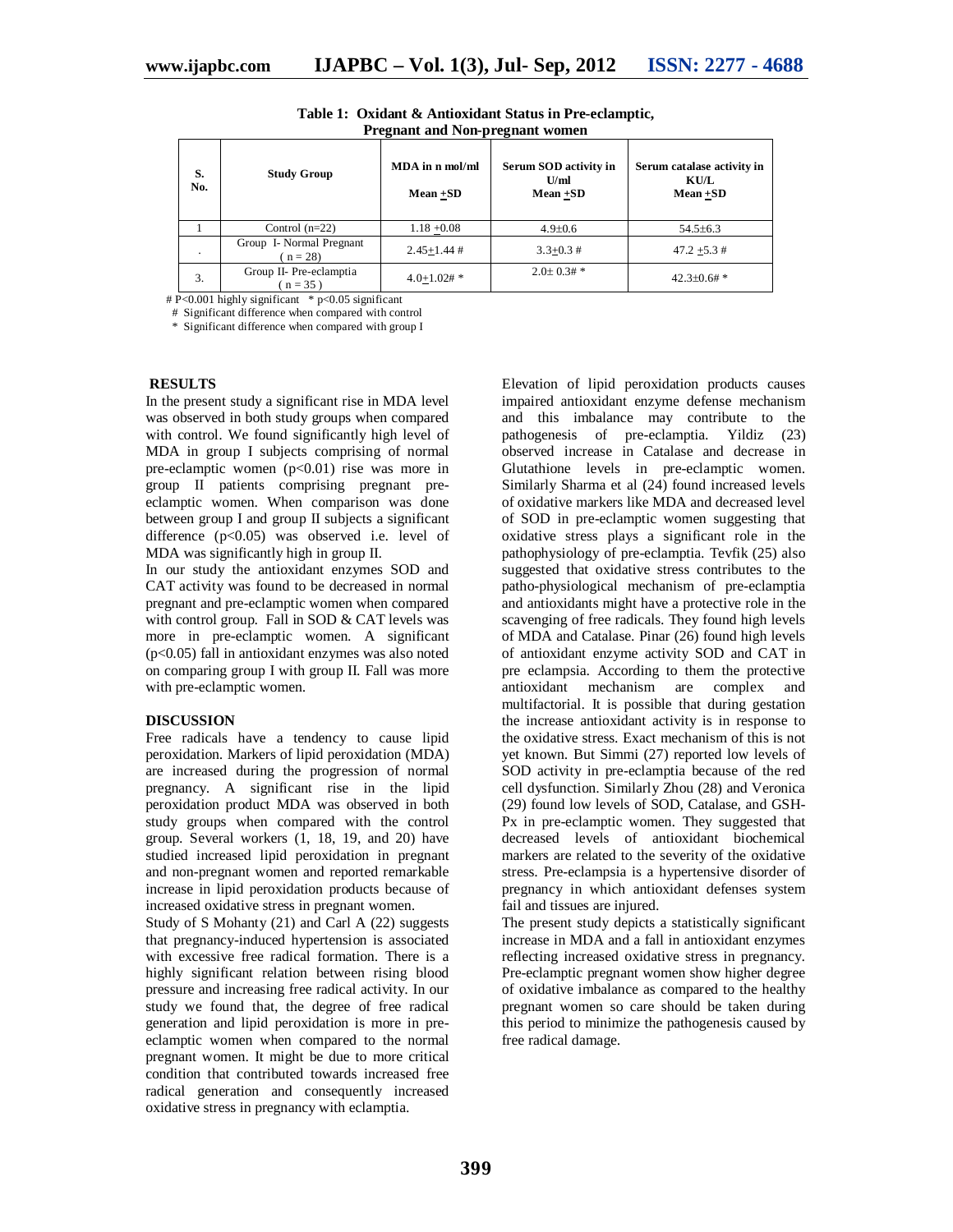## **REFERENCES**

- 1. Patil SB, Kodliwadmath MV and Sheela M Kodliwadmath; Study of oxidative stress and antioxidants in nomal pregnancy. Indian journal of Clinical Biochemistry. 2007;22(1):135-137.
- 2. Lucilla Poston, Lucy Chappell, Paul Seed and Andrew Shennan. Biomarkers of oxidative stress in pre-eclampsia; Int. J. of cardiovascular 2011;1(1): 22-27.
- 3. Mohanty S, Sahu PK, Mandal MK, Mohapatra PC and panda A. Evaluation of oxidative stress in pregnancy induced hypertension. Indian Journal of Clinical Biochemistry. 2006;.21(1):101-105.
- 4. Broughton Pipkin F. Fortnightly review: the hypertensive disorders of pregnancy; BMJ. 1995;311:609-613,.
- 5. Lopez Jaramille P, Casas JP and Serrano N. Preeclamptia: From epidemiological observation to molecular mechanism; Brazilian journal of medical and biological research. 2001;34(10):1227- 1235.
- 6. Hubel Carl A. Oxidative stress and preeclampsia; Fetal and maternal medicine review. 1997;9:73-101.
- 7. Kashinakunti SV, Sunitha H, Gurupadappa DS, Shankarprasad G, Suryaprakash and JB. Ingin; Lipid peroxidation and antioxidant status in preeclampsia; Al Ameen J Med Sci. 2010 ;3(1):38-41.
- 8. Dutta DC; text book of Obstetrics, 3<sup>rd</sup> ed. Calcutta, New central book agency, 1995;230-36.
- 9. Tang LC, Kwok AC and Wong AY; Critical care in obstetrical patients; an eight year review; China Medicine Journal. 1994;110:936-941.
- 10. James M Roberts and Hilary S Gammill. Preeclamptia; Hypertension. 2005;46:1243-1249.
- 11. Prabhudas R Palan, Magdy S Mikhail and Seymour L Romney. Placental and serum levels of carotenoids in preeclampsia; Obstetrics and Gynecology. 2001;98:459- 462.
- 12. Wu JJ. Lipid peroxidation in preeclamptic and eclamptic pregnancies. Eur J Obstet Gynecol Reprod Biol. 1996;64(1):51-54,.
- 13. sainz RM, Reiter RJ and Mayo JC. Changes in lipid peroxidation during pregnancy and after delivery in rats: effect of pinealactomy; J reprod Fertile. 2000;119:143-149.
- 14. Ashok Agrawal, Sajal Gupta and Rakesh K Sharma. Role of Oxidative stress in female reproduction; Reproductive

Biology and Endocrinology. 2005;3:28- 30, 2005.

- 15. Scott, Walsh; Lipid peroxidation in pregnancy; Hypertension. 1994;13(1):31- 32. 1994.
- 16. Utley HG. Effect of sulfahydral reagents on peroxidation of microsomes. Arch Biochem Biophy. 1967;118:29-32.
- 17. Nandi A and Chatterji. Determination of serum SOD activity; Journal of biological science. 1998;13:305.
- 18. Goth L. A simple method for determination of serum catalase activity and revision of reference range. CCA. Clinical chemica Acta. 1991;196:143-152.
- 19. Irina A, Buhimrchi and Carl P Weiner. Oxygen free radicals and disorders of pregnancy; Fetal and Maternal medicinal review. 2001;12:273-298.
- 20. Ishihara M. Studies on lipid peroxidation of normal pregnant women and of the patients with toxemia of pregnancy. Clin Chim Acta. 1978;84:1-9.
- 21. Dejordjevic A, Spasic S and Jovanovik Galovik A. Oxidative stress in diabetic pregnancy: SOD, Cat and GSH-Px and Lipid peroxidation product; Journal of maternal, fetal and neonatal medicine. 2004;16(6):367-372.
- 22. Shruti Mohanty, Nalini Nayak, Panda NN and Pragna Rao. Serum lipid and malondialdehyde levels in primiparous patients with pregnancy induced hypertension; Indian Journal of Clinical Biochemistry. 2006;21(1):189-192.
- 23. Carl A Hubel. Oxidative stress in the pathogenesis of preeclamptia; Expt. Biology and medicine. 1999;222:222-235.
- 24. Yildiz Atamer, Yaksel Kocyigit and Beran Yokus. Lipid peroxidation, antioxidant defence, status of trace metals and leptin levels in preeclamptia; European Journal of Obstetrics and Gynecology and Reproductive Biology. 2005;119(1):60-66.
- 25. Sharma JB, Sharma A, Bahadur A, Vimala N, Satyam A and Mittal S. Oxidative stress markers and antioxidant levels in normal pregnancy and preeclamptia. Int J Gynaecol Obstet. 2006;94(1):23-27.
- 26. Tevfik Noyan, Ayse guler, Mehmet ramazan. serum advanced oxidation protein products, myeloperoxidase and ascorbic acid in preeclamptia and eclamptia; The Australian and New Zealand journal of Obstetrics and Gynecology. 2006;46:486-491.
- 27. Pinar Ciragil. The effect of oxidative stress in urinary tract infection during